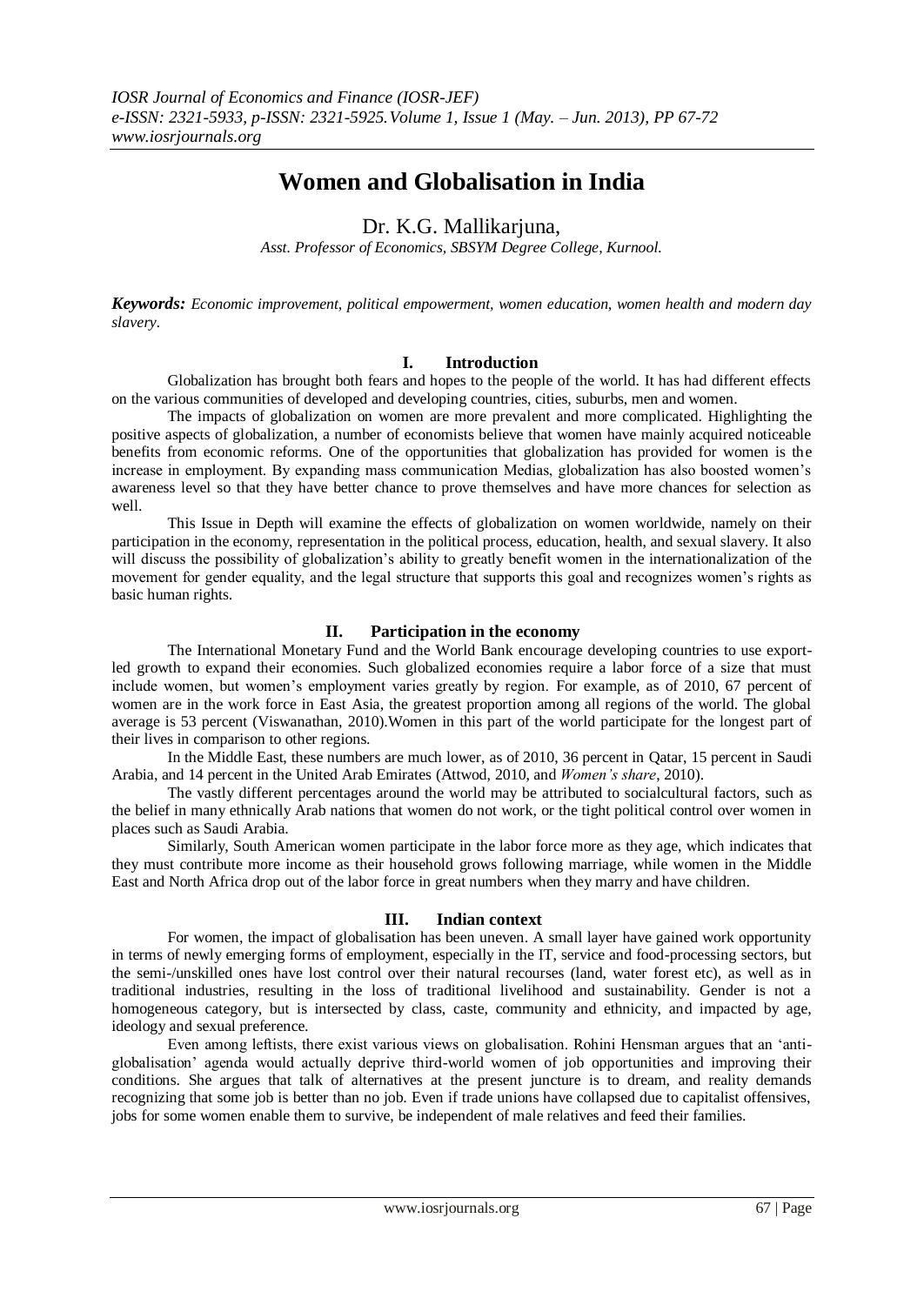# **IV. Schemes for Economic Empowerment of women in the context of Globalisation 4.1.1 Support to Training & Employment Programme for Women (STEP)**

A Central Sector Scheme launched in 1986-87, seeks to upgrade skill of poor and assetless women and provide employment on sustainable basis by mobilizing them in viable cooperative groups, strengthening marketing linkages, support services and access to credit. The scheme also provides for enabling support services in the form of health check-ups, legal and health literacy, elementary education, gender sensitization and mobile crèches.

#### **4.1.2 Rajiv Gandhi Scheme for Empowerment of Adolescent Girls (RGSEAG)**

'Sabla', a Centrally-sponsored scheme was approved by the Government on 16.8.2010. The scheme is being implemented in 200 districts across the country on a pilot basis. In the remaining districts, Kishori Shakti Yojana (KSY) continues to be operational as before. However, SABLA has completely replaced Nutrition Programme for Adolescent Girls (NPAG) as all districts of NPAG are now part of the SABLA. The scheme, interalia, aims at vocational training for girls above 16 years of age for their economic empowerment.

#### **4.1.3 Central Social Welfare Board (CSWB)**

In order to address the socio-economic needs of the women and children of selected eight most backward districts in the North Eastern region in the economic arena, Central Social Welfare Board has formulated the Integrated Scheme for Women Empowerment (ISWE). The scheme is being implemented on pilot basis since 2008 and has the objective of meeting the felt needs of the area by mobilizing community action, converging available services and resources of the area, income generation through feasible and sustainable activities for women and to provide services for health awareness, career counseling vocational training, preventing child trafficking and other social evils.

## **4.2 Economic Improvement**

#### *4.2.1 National Mission for Empowerment of Women*

The extent of empowerment of women from a holistic and macro-point of view is largely determined by 3 factors viz. economic, social and political identity. These factors are deeply intertwined and linked with many cross cutting linkages. It implies that if efforts in any one dimension remains absent or week, the outcome and momentum generated by the other components cannot be sustained. It is only when all these three factors are addressed simultaneously and made compatible with each other can women be truly empowered. Therefore, for the holistic empowerment of women, an inter-sectoral approach has to be adopted.

#### **4.2.2 Rashtriya Mahila Kosh – (National Credit Fund for Women)**

The Rashtriya Mahila Kosh (National Credit Fund for Women) was set up in 1993 with a corpus of Rs. 31 crore, against the backdrop of socio-economic constraints faced by poor women to access micro – credit from the formal financial system in the country, especially those in the rural and in unorganized sectors. The principal corpus has increased to Rs.100.00 crore by 2009-10. The main objective of setting up of Rashtriya Mahila Kosh (RMK) under the Department of Women and Child Development (now Ministry) was to provide micro-credit to poor women for various livelihood support and income generating activities at concessional terms in a client-friendly procedure to bring about their socio-economic development.

# **4.2.3 Gender Budgeting and Economic Empowerment of Women**

Budgets, which influence the overall level of national income and employment and reflect the priorities of the government regarding public investment, also promote gender equality within the national development framework. The Government of India is committed to promoting gender equality and has adopted Gender Budgeting (GB) as a tool to address the inequalities faced by women. The purpose is to ensure the translation of Government's policy commitments on gender equity into budgetary allocations.

# **V. Globalisation - Political Empowerment Of Women**

Women's participation in mainstream political activity has important implications for the broader arena of governance in any country. Governance relates to a set of rules, institutions, and values that are involved in the management of state and society.

The under representation of women in the political sphere is inextricably linked with the low and inferior status of women in society in India especially in the context of the declining sex ratio increasing violence and crimes against women and their marginalized status in employment, education and health sectors.(Human Development in South Asia:2000). The comparative position of gender-related development index (GDI) reveals that among 177 countries, India ranks 113th, indicating its very low gender-equity status.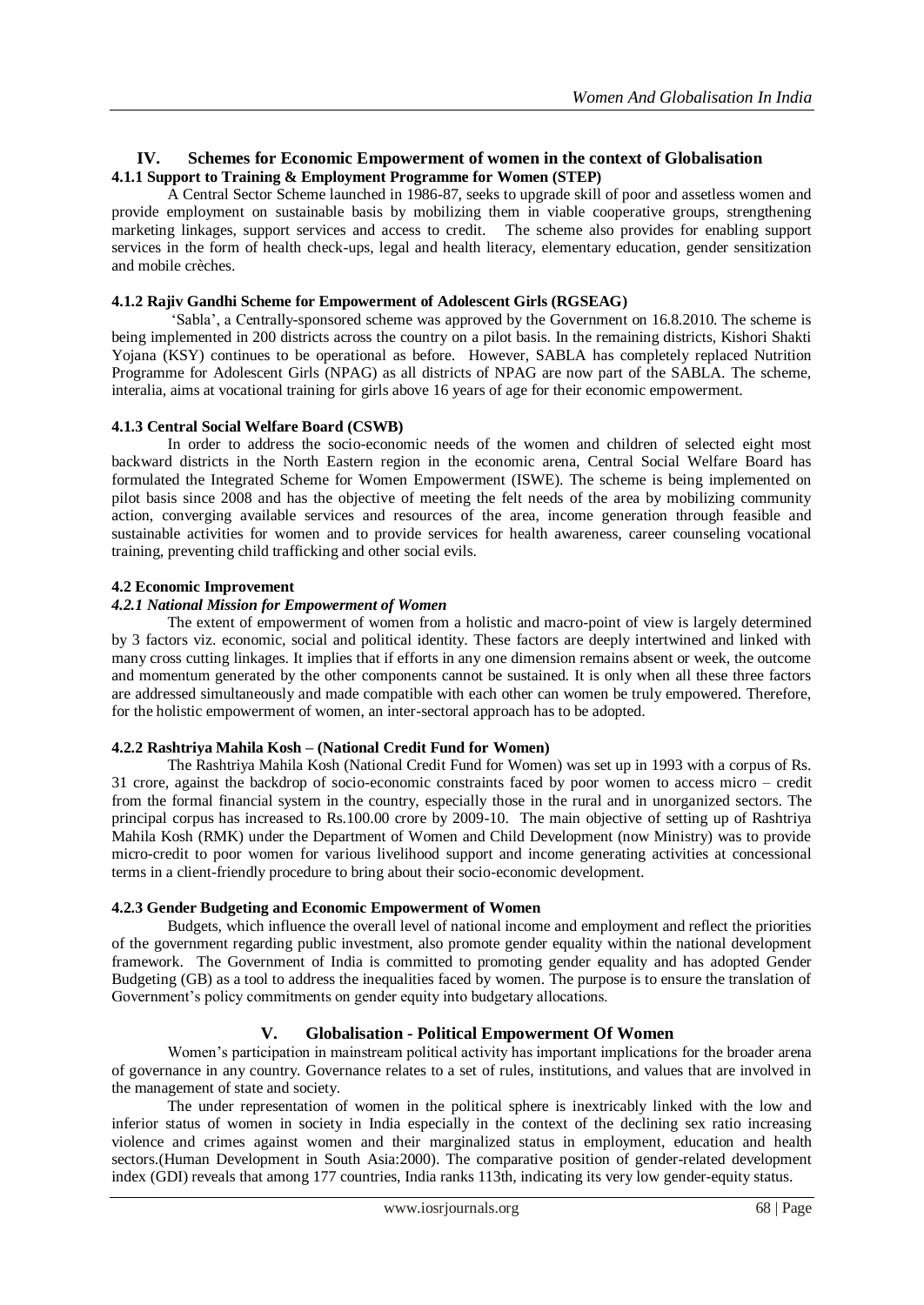Although the gap between male and female literacy rates has been narrowing, there is still very large disparity in this regard. While male literacy rate in India is 75.3 per cent, female literacy rate is only 53.7 per cent. It is even worse among Scheduled Castes (SC) and Scheduled Tribes (ST). Among, the SC 50 per cent males are literate, while only 24 per cent females can read and write and among ST, 41 per cent males and only 18 per cent females are literate.

## **5.1 The case for women's wider participation and representation**

Women in India constitute nearly half the population of the country, but they are poorly represented in the various governance and decision making bodies. The position depicted through the 14 general elections so far reflects a low representation of women in Parliament, State legislatures, in political parties and other decision-making bodies. Less than 8% of Parliamentary seats, less than 6% Cabinet positions, less than 4% of seats in High Courts and the

Supreme Court, have been occupied by women. Less than 3% of the administrators and managers are women. The average percentage of women's representation in the Parliament, Assemblies and Council of Ministers taken together has been around 10%. (UNIFEM:2000).

## **5.2 Political Mobilization and Participation**

Historically many women have been active in the informal political sphere in terms of political mobilization and they have participated in large numbers in political demonstrations and mass agitations as well as in the activities of nationalist and political bodies and organizations. The political mobilization and participation of women has been impressive in the Indian National Movement, in revolutionary Left movements, anti-price rise stirs, on legislation on rape, against the practice of widow immolation, in the antiliquor movements and movements against deforestation etc.

It is worth noting that the political mobilization of women and their participation in elections has steadily increased since the first General Elections of 1952. . Between 1952 –1980 for instance, women's participation increased by 12% against the turnout of men which increased by only 6%. In the general elections of 2004, the all India percentage of women voter turnout was 48%. As regards women voters' turnout, from 37.1 per cent in the first general elections in 1952 it increased gradually over the years to 55.6 by 1999. Notably, the gap between female and male voters was 15.9 per cent in 1952, but it decreased slowly over successive elections and came down to 8.4 per cent in 1996. It has remained at 8.3 per cent in 2004 general elections. This percentage increase in the turnout of women in elections has however not translated into a larger number of women being represented in the legislative bodies.

Though voting is an important indicator of political participation and mobilization, it is not necessarily indicative of representation. Voting is a tool of political equality and it mobilizes women but voting by itself does not result in the desired end of equality.

# **5.3 Representation**

Mainstream political parties became conscious of women as a constituency and this was reflected in their election manifestoes and their considering women as candidates with potential votes. By the ninth Lok Sabha elections in 1989, one could find a conscious focus on women's issues in the manifestoes of political parties. More recently major political parties have indeed made a conscious effort to induct more women into the various levels of the party organization. The CPM has made an effort to induct more women into its district committees and state level bodies. The BJP had the highest percentage of women in decision-making bodies from the Parliamentary Board and the Election Committee down to the ward level. (Rita Manchanda:1998). Traditionally, the Congress Party has fielded the largest number of women candidates and has had the largest number of women members in Parliament though the Congress working Committee has a rather low level of representation of women.

#### **5.4 Power rather than Representation**

The real reason for the low political representation of women in the formal political structures and decision making levels, seems to lie in the compulsions of competitive elections and the quest for power by the political parties in a multiparty democracy. Increasingly the compulsions of the political parties due to narrow majorities, precarious coalitions and hung parliaments have made the question of power rather than that of representation the determining factor.

Women's issues and women's participation and representation are encouraged only within the parameters of power and are constrained by the basic objectives and interest of the parties either to capture power or survival, if in power.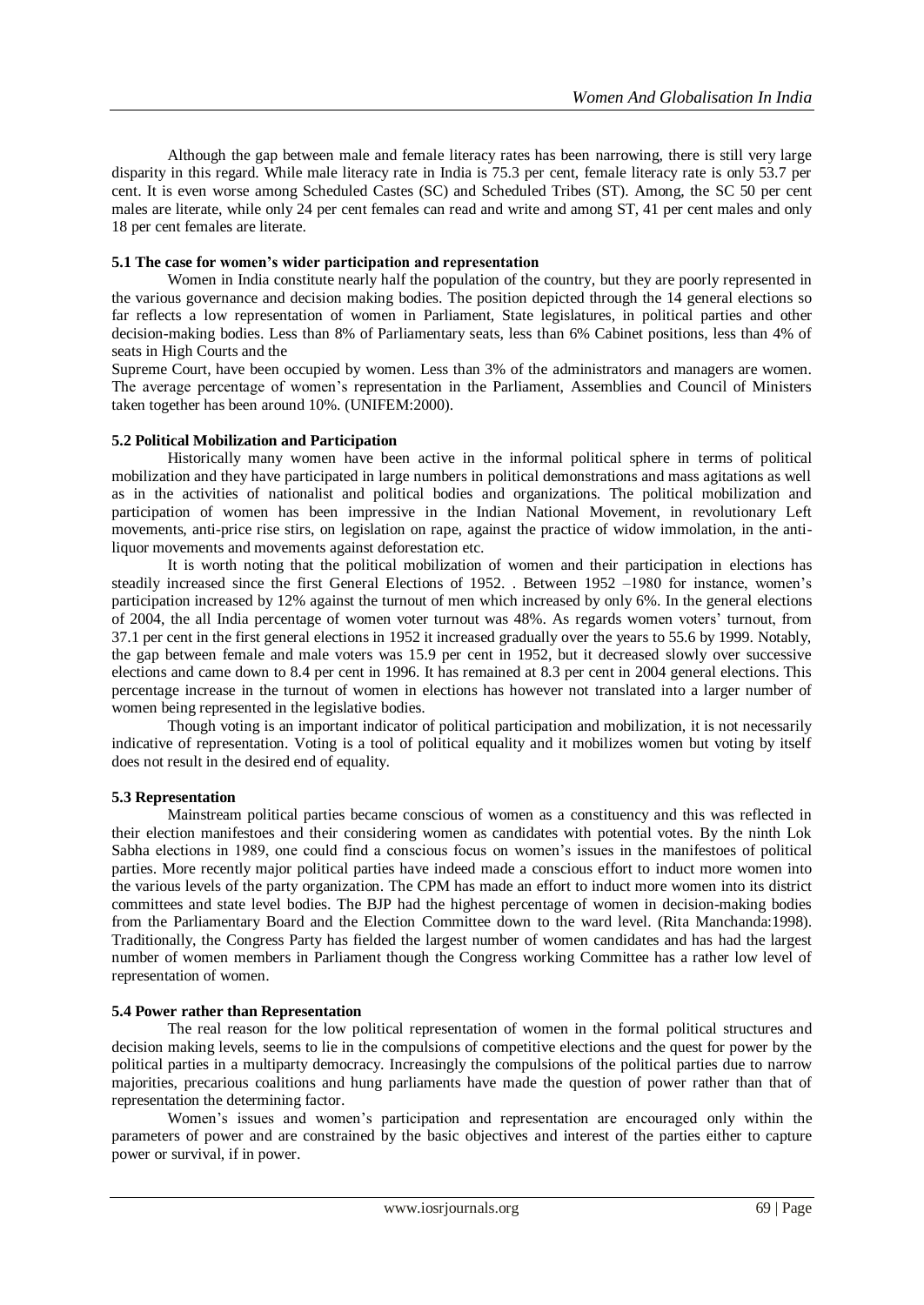#### **5.5 Women of Power and Women in power in Indian Politics**

In spite of the low political representation of women in Indian politics, it must be noted that some women leaders have an important place in Indian politics today. Jayalalithaa as leader of AIADMK, Mamata Bannerji as leader of Trinamul Congress and Mayawati as leader of Bahujan Samaj Party (BSP) are instances in point. Some of them head important and strong regional political parties which have been in alliance with major national political parties both outside and in national government.

#### **5.6 Representation through Reservation**

Various strategies have been proposed to further the political representation of women in India. From a reservation of 33% seats at various levels including the Parliament, it has also been suggested that political parties reserve 33% of their seats for women in the elections. The Bharatiya Janata Party recently announced such a reservation in its organization.

#### **VI. Globalisation And Women Education**

Education to an individual means development of various kinds. It leads to social development, economic development, cultural development and many things else. Education gives vision and Vision gives mission. Vision is very much important for the transformation of the Society. The empowerment aspect of the development has an importance. Globalization no doubt has broadened the scope of education, particularly for countries with good levels of education. Similarly it helped in building human capital rests in both the content and methodology of education, which in turn shapes students to cope with the challenges thrown by globalization. In a developing nation like India, globalization is a sudden thrust.

Education and globalization seem to be more intricately related to each other. On the one hand, globalization impacts education, on the other education facilitates globalization. Such relationships vary among countries depending upon their level of development. Whereas developed countries derive significant benefit out of globalization, developing countries perceive it as a significant thrust for out-flow of resources and increasing gap between the developed and developing countries. Globalization is raising the stake in terms of opportunities for poverty reduction and the potential cost of policy mistakes.

In the context of globalization women education is given very importance. The changes in women education at various levels due to globalization is discussed below.

#### **6.1 Enrollments**

The growth of sex-wise school enrolment in different stages of school education from 1990-91 to 2004- 2005 is observed. The total enrolment at the Primary stage has increased 97.4 million in 1990-91 to 130.8 million in 2004-05. In case of Upper Primary stage, it increased 34.0 million in 1990-91 to 51.2 million in 2004- 05. The increase in enrolment at Secondary/Senior Secondary 19.1 million in 1990-91 to 37.1 million in 2004- 05. The girls' enrolment increased at primary level 40.0 million in 1990-91 to 61.1 million in 2004-05. In case of Upper Primary stage, it increased 12.5 million in 1990-91 to 22.7 million in 2004-05. The increase in enrolment at Secondary/Senior Secondary 6.3 million in 1990-91 to 15.4 million in 2004-05. At primary education the boys are enrolled 57.0 million, girls were 40.0 million in 1990-91 in 2004-05 boys were 69.7 million and girls were 61.1 million enrolled. In case of Upper Primary stage the boys were 21.5 million and girls were 12.5 million enrolled in 1990-91 academic year. In 2004-05 boys were 28.5 million, girls were 22.7 million enrolled. At Secondary/Senior Secondary boys were 12.8 million, girls were 6.3 million enrolled in 1990-91 academic year. And in 2004-05 boys were 21.7 million, girls were 15.4 million.

#### **6.2 Enrollments of Schedule Caste girls in educational institutions**

In 1990-91 the total enrolment in primary level was 15794 which covered boy were 9737 i.e. 61.64% and girls were 6057 i.e. 38.36%. In 2004-05 the total enrolment was 24737 which covered boys were 13762 i.e. 56.64% and girls were 10995 i.e. 44.46%. In Upper primary level the total enrolment was 4160 which cover boys were 2747 i.e. 66.03% and girls were 1413 i.e. 33.97% in 1990-91. And in 2004-05 the total enrolment was 8697 which covered boys were 5100 i.e. 58.64%, girls were 3597 i.e. 41.36%. Sec./Sr. Sec level in 1990-91 the total enrolment was 2338 which covered boys were 1703 i.e. 72.85%, girls were 635 i.e. 27.15%. In the year 2004-05 enrolment was 5218 which covered boys were 3228 i.e. 61.86%, girls were 1990 i.e. 38.14% respectively.

#### **6.3 Enrollments of Schedule Tribe girls in educational institutions**

In 1990-91 the total enrolment in primary level was 7869 which covered boy were 4958 i.e. 63.00% and girls were 2911 i.e. 37.00%. In 2004-05 the total enrolment was 13737 which covered boys were 7367 i.e. 53.62% and girls were 6369 i.e. 46.38%. In Upper primary level the total enrolment was 1707 which cover boys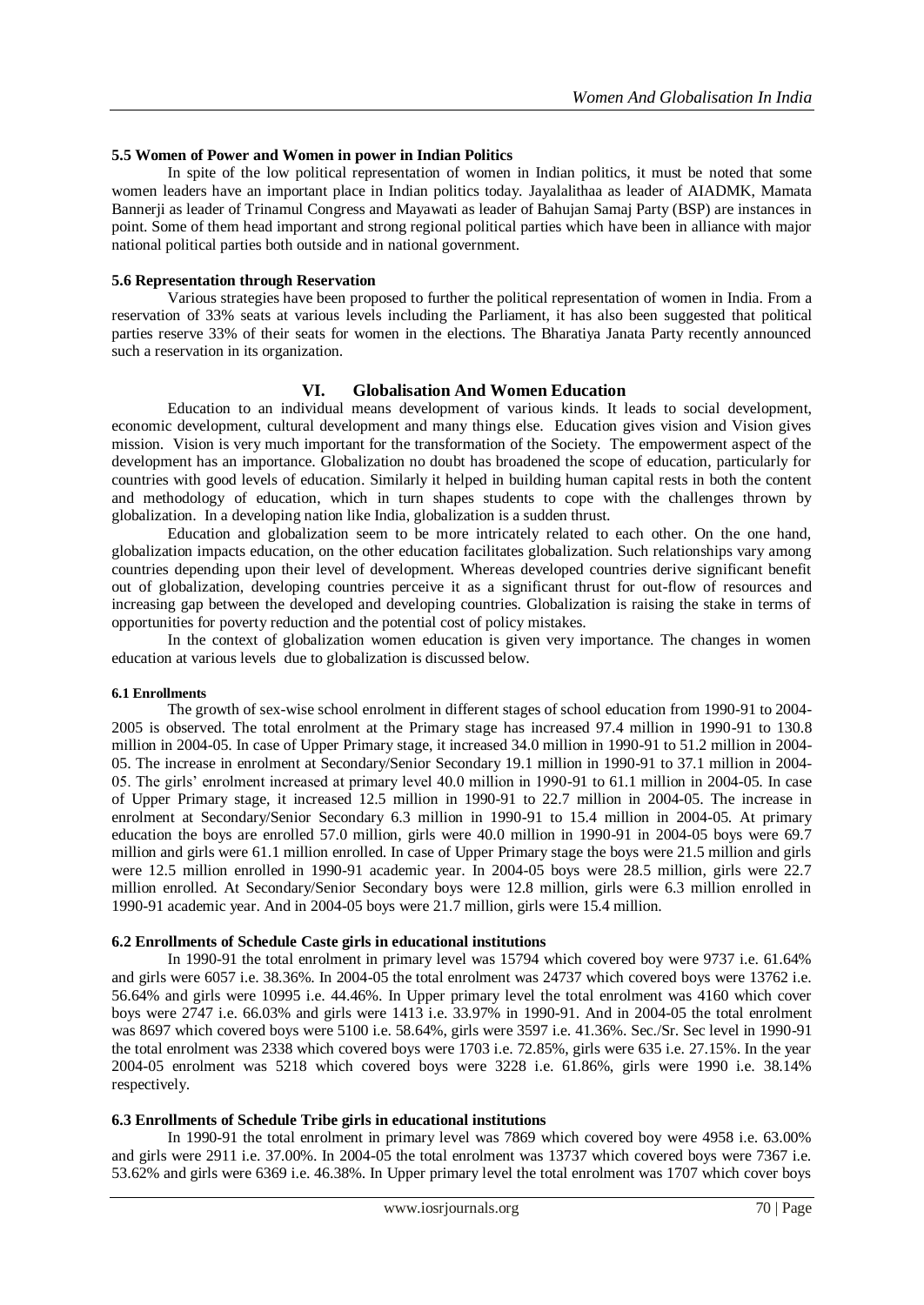were 1131 i.e. 66.26% and girls were 576 i.e. 33.74% in 1990-91. And in 2004-05 the total enrolment was 4171 which covered boys were 2395 i.e. 57.43%, girls were 1776 i.e. 42.57%. Sec./Sr.Sec level in 1990-91 the total enrolment was 805 which covered boys were 567 i.e. 70.43%, girls were 238 i.e. 29.57%. In the year 2004-05 enrolment was 2085 which covered boys were 1290 i.e. 61.87%, girls were 795 i.e. 48.13% respectively.

## **6.4 Dropouts**

The Drop-out Rate represent percentage of pupils who drop out from a given grade or cycle or level of education in a given school year. The method used to calculate Dropout Rates are known as the Apparent Cohort Method.

The rates of drop outs have decreased 42.6%, in 1990-91 to 29.00% in 2004- 2005 in primary classes. The rate of dropouts which was 60.9% in 1990-91, has come down to 50.84% in 2004-2005 in the upper primary classes. Similarly, the dropout rate which was 71.3% in 1990-91, has decreased to 61.92% in 2004- 2005 in the secondary classes respectively.

## **VII. Globalisation And Women Health**

Health and prosperity are meant for everyone but it is too sad that this has always been neglected in the case of Indian women. Women have continued to occupy a secondary and passive role in the patriarchal structure in Indian society. Especially when the society is diverse, multicultural, overpopulated and undergoing rapid but unequal economic growth.

 Gender inequalities pervade through the entire spectrum of society. Poverty, geographical locations, social exclusion based on gender, sexuality, disability interact closely with factors like work, housing, environment, education to determine women's health. It is important therefore to understand how women are particularly impacted and their health outcomes. There is a critical need to look at women's health holistically and some of their social environment and lived experience towards understanding their health problems, as against adopting a narrow biomedical approach.

 The status of women health is largely reflected by the indicators like female mortality and morbidity, disease burden, reproductive health and encompassing reproductive behaviour, contraction, abortion, maternal mortality and morbidity, gynecological morbidity and infertility ; nutrition, work environment, poverty, sexual harassment and violence against women and its consequences for the health care system of women. Malnutrition of often caused by the gender discrimination in food distribution, presents a serious threat to health of girls and women. Women's risk of premature death and disability is higher during their productive years. Mother mortality rate (47) and Infant mortality rate (70) coupled with educational backwardness of women's result in low social and economic status limiting the women access to education, good nutrition, family planning services and health care.

# **VIII. Globalisation And Modern Day Slavery**

The International Labour Organization estimates that there are 2.45 million trafficking victims who are living in exploitive conditions and another 1.2 million people who are trafficked across and within borders. Women account for at least 56 percent of all trafficking victims (*Trafficking in persons report*, 2010). Globalization has provided for an easier means of exploiting those living in poverty who are seeking better lives, it also has provided for dramatic improvements in transportation and communications with which to facilitate the physical processing of persons. The State Department report indicates that women are generally lured into slavery through promises of employment as shopkeepers, maids, nannies, or waitresses in developed countries. Upon arriving, these women are then told they have been purchased by someone and must work as a prostitute to repay the enormous debt they suddenly owe. One of the main contributing factors to this increase in trafficking has been the widespread subjugation of women.

Often ethnic minorities or lower class groups are more vulnerable to trafficking, because these women and girls have a very low social status that puts them at risk. Another contributor to the increase in trafficking is political and economic crisis in conflict or post-conflict areas.

South-East Asia and South Asia are considered to be home to the largest number of internationally trafficked persons, with estimates of 225,000 and 150,000 victims respectively. Several NGOs are also involved in awareness campaigns to draw attention to the causes of trafficking in women; specifically, the NCWA tries to change male sexual norms through a national poster campaign with messages showing a child saying "my father does not visit prostitutes.

#### **IX. Conclusion**

Globalization offers women unprecedented opportunities, but equally new and unique challenges. Gender inequality springs from many sources, and it is often difficult to determine which forms of inequality are being eliminated by the effects of globalization, and which are exacerbated. Work toward eliminating gender